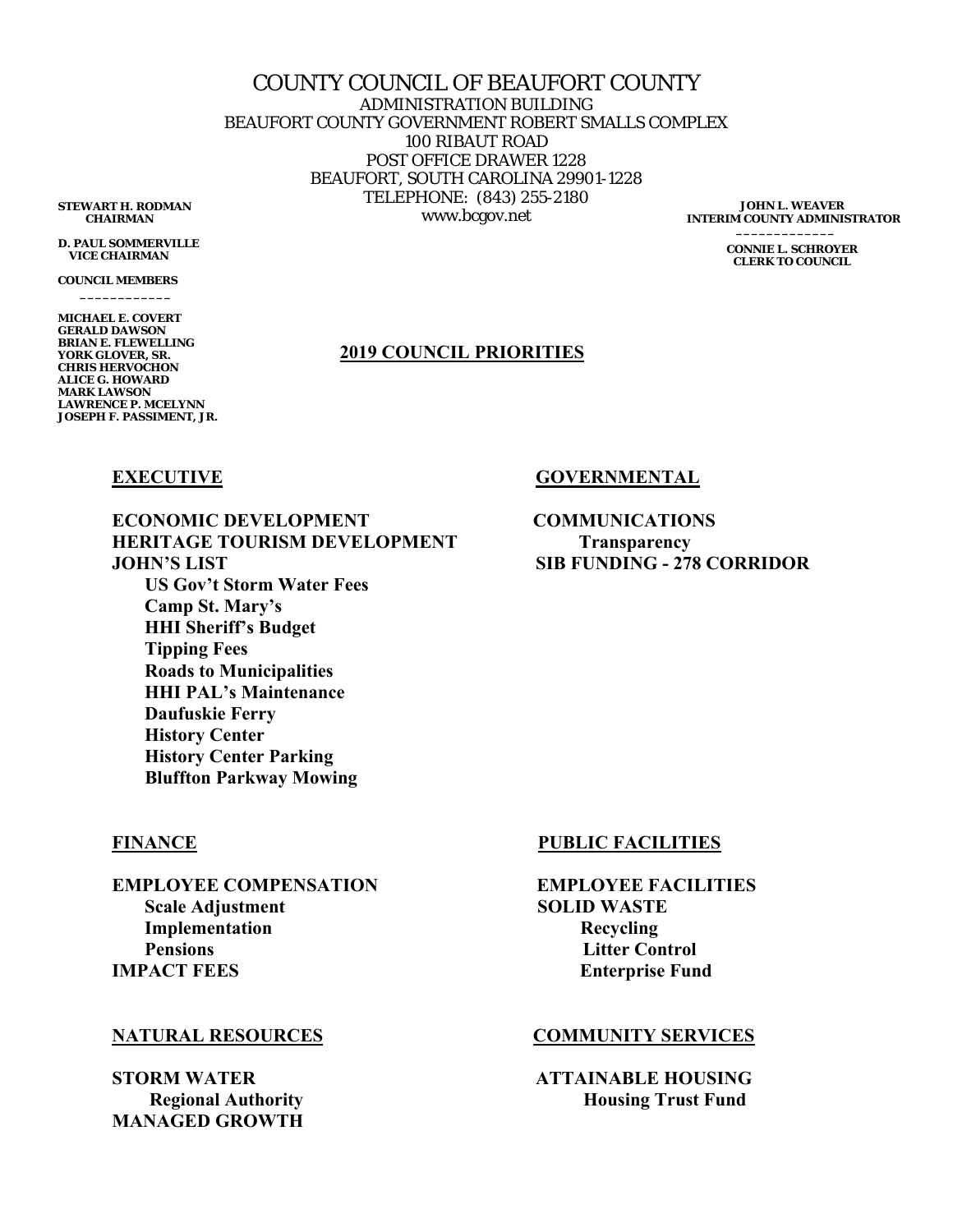COUNTY COUNCIL OF BEAUFORT COUNTY ADMINISTRATION BUILDING BEAUFORT COUNTY GOVERNMENT ROBERT SMALLS COMPLEX 100 RIBAUT ROAD POST OFFICE DRAWER 1228 BEAUFORT, SOUTH CAROLINA 29901-1228 TELEPHONE: (843) 255-2180 **STEWART H. RODMAN**<br>CHAIRMAN WWW.bcgov.net **INTERIM COUNTY ADMINISTRATOR** 

 **CHAIRMAN** 

**D. PAUL SOMMERVILLE VICE CHAIRMAN** 

**COUNCIL MEMBERS \_\_\_\_\_\_\_\_\_\_\_\_** 

**MICHAEL E. COVERT GERALD DAWSON BRIAN E. FLEWELLING YORK GLOVER, SR. CHRIS HERVOCHON ALICE G. HOWARD MARK LAWSON LAWRENCE P. MCELYNN JOSEPH F. PASSIMENT, JR.** 

**2018 COUNCIL / (Management) RETREAT PRIORITIES** 

**EXECUTIVE** GOVERNMENTAL

**USCB / TLC CAMPUS EXPANSIONS INDIGENT HEALTHCARE One Stop Business Expansion Shop** 

**JOHN L. WEAVER** 

**CONNIE L. SCHROYER CLERK TO COUNCIL** 

**BUSINESS LICENSE FEES US 278 GATEWAY CORRIDOR: COUNTY MANAGER FORM OF GOV'T SALES TAX REFERENDUM FEMA Reimbursement Environmental Assessment 2017 Financial Report (CAFR) DAUFUSKIE I. IMPROVEMENTS** 

# **FINANCE PUBLIC FACILITIES**

 **County Facilities Assessment & Plan Residential Homes Build Ditch Maintenance Policy** 

**CDC COMP PLAN LAND PASSIVE PARKS DIRECTION RIVERS & CREEKS WATER QUALITY** 

# **NATURAL RESOURCES COMMUNITY SERVICES**